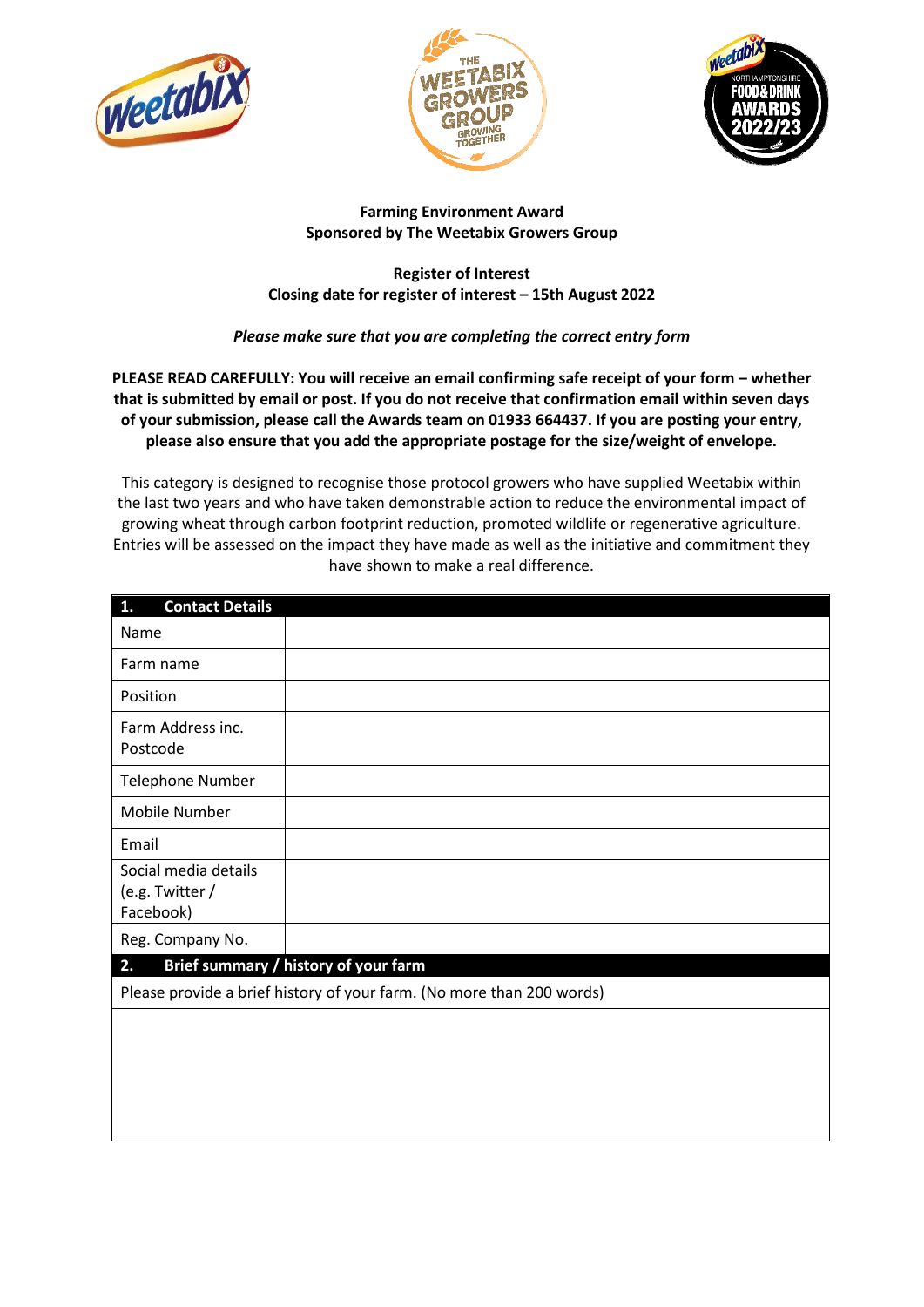





## **3. What environmental impact measures have you introduced to your farm?**

Please provide any information which you feel supports why you believe you should be given the 'Farming Environment Award' - for example what new methods, ideas or products are you using in your business which meet the category criteria of carbon footprint reduction, promoted wildlife or regenerative agriculture in the last two years? (No more than 500 words)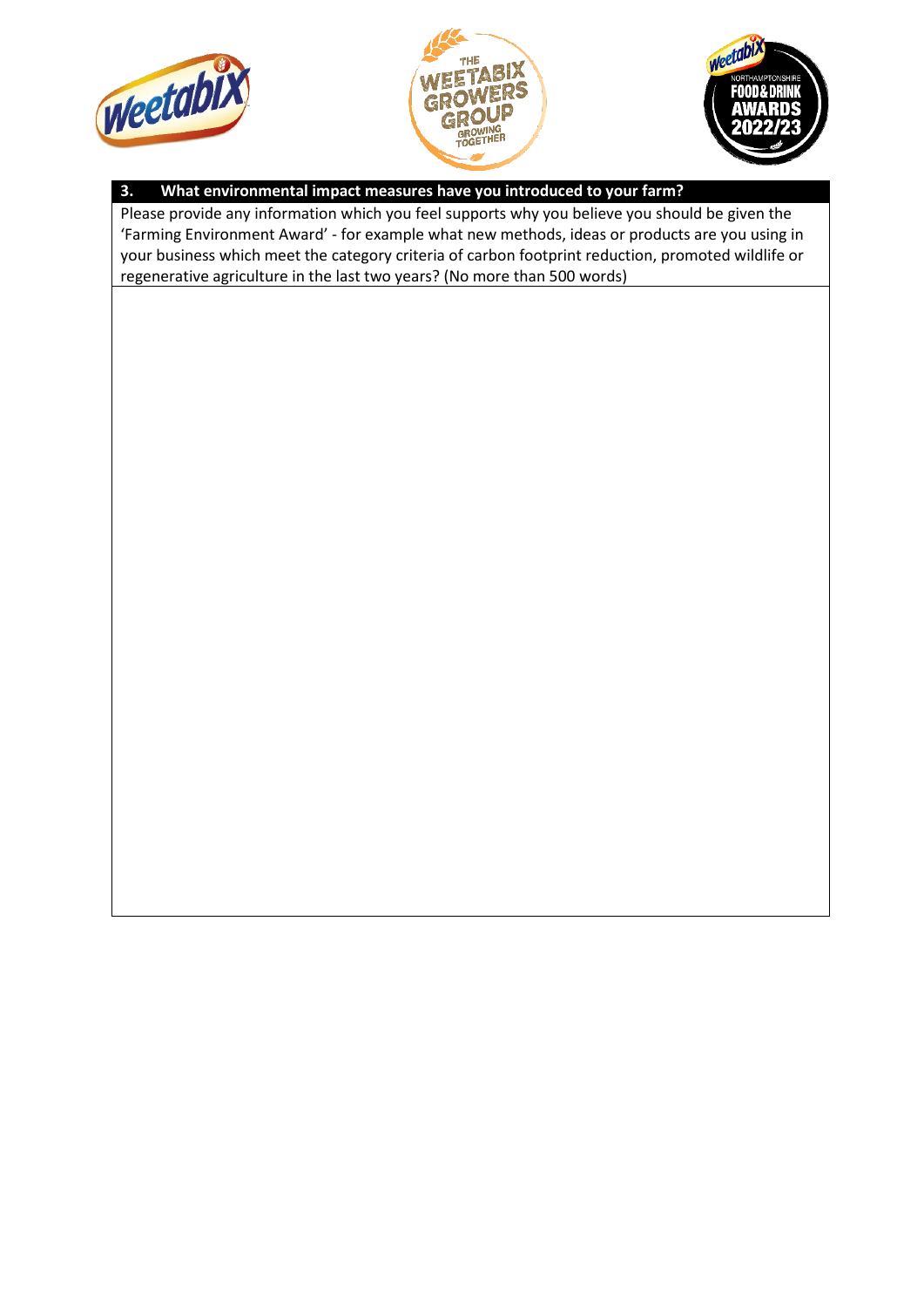





# **4. Supporting Information**

You may provide **up to ten sides of A4** containing other information in support of your entry. If you wish us to refer to your internet site, please provide **printed** copies of up to five key pages (but this comes out of your allocation of ten additional pages). However, we cannot return any material.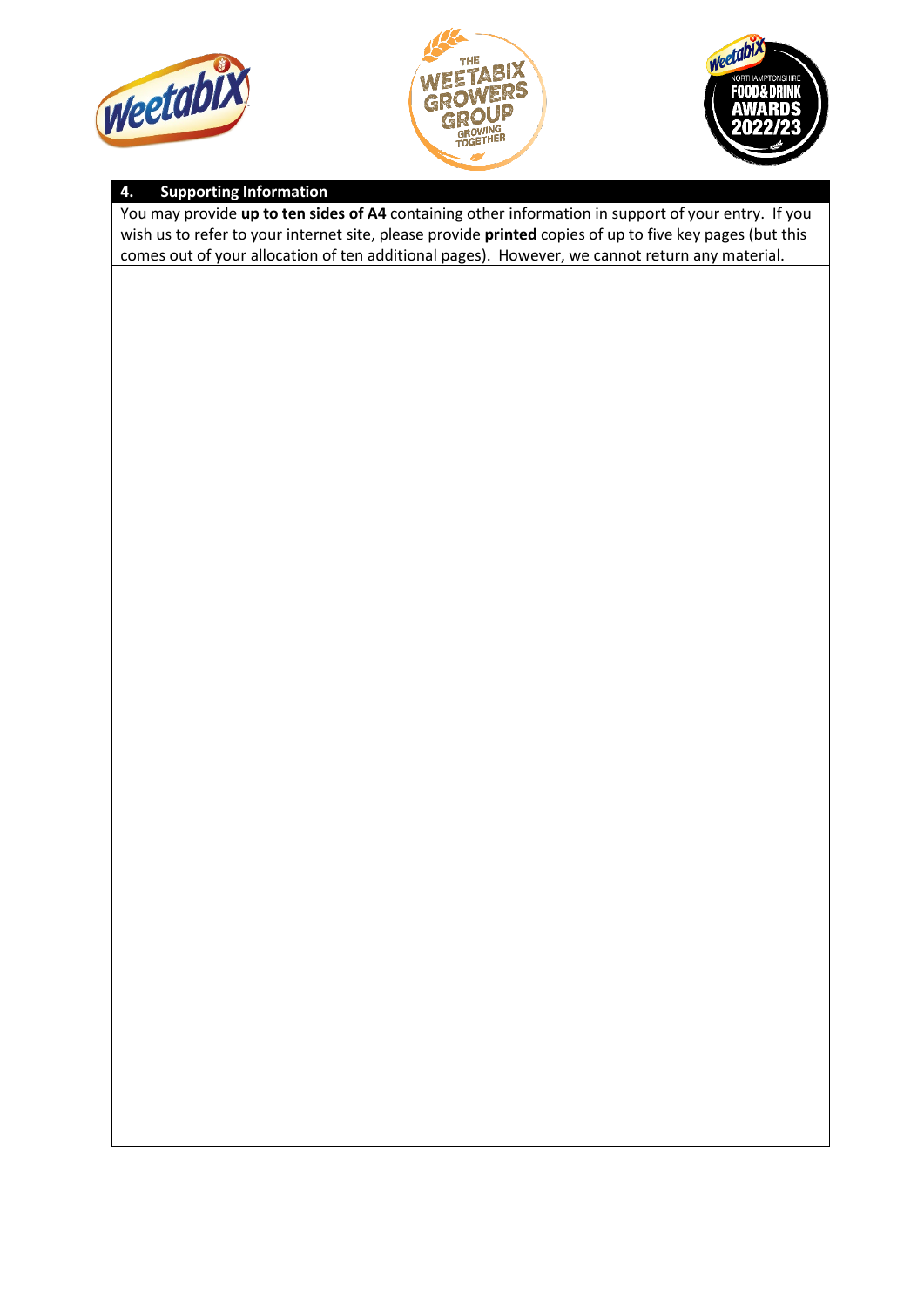





| <b>Mandatory Supplementary Evidence</b><br>5.                                                                                                                                                   |            |           |
|-------------------------------------------------------------------------------------------------------------------------------------------------------------------------------------------------|------------|-----------|
| Have you submitted mandatory supporting evidence (listed below)?                                                                                                                                |            | <b>NO</b> |
| A brief summary/history of your farm (no more than 200 words).<br>$\bullet$                                                                                                                     |            |           |
| Commentary of no more than 500 words as to why you are deserving of the<br>$\bullet$<br>'Farming Environment Award'.                                                                            |            |           |
| Examples of any supporting information (see limit on the amount), if applicable<br>$\bullet$                                                                                                    |            |           |
| <b>Final Judging</b><br>6.                                                                                                                                                                      |            |           |
|                                                                                                                                                                                                 | <b>YES</b> | <b>NO</b> |
| Are you available to attend the final judging taking place at Weetabix in Burton Latimer<br>in September 2022 (date tbc). (If these present any difficulty, please contact the<br>Awards team.) |            |           |

### **Data Protection**

We comply fully with current data protection legislation and only hold your information in relation to the business of Weetabix Northamptonshire Food and Drink Awards and for food and drink related matters. We will share details of your entry with the category sponsors and with Northamptonshire Trading Standards and your local Unitary Authority's Environmental Health Department. You have the right to request that your information is removed from our records. If you do not wish to receive further emails from us, please let us know, and you will be removed from our mailing list.

| <b>Declarations</b>                                                                                                                                                                                                                                                                                     | Yes | <b>No</b> |
|---------------------------------------------------------------------------------------------------------------------------------------------------------------------------------------------------------------------------------------------------------------------------------------------------------|-----|-----------|
| The details provided on this form and all supporting evidence are correct to the best of<br>my knowledge and are submitted in accordance with the published Northamptonshire<br>Food & Drink Awards 2022/23 T&Cs, available at<br>www.northamptonshirefoodanddrink.co.uk                                |     |           |
| I agree to the details of my entry being passed to the category sponsors, to<br>Northamptonshire Trading Standards and my local Unitary Authority's Environmental<br>Health Department.                                                                                                                 |     |           |
| I authorise Northamptonshire Trading Standards and my local Unitary Authority's<br>Environmental Health Department to disclose to the organisers and judges of the<br>Northamptonshire Food & Drink Awards any relevant significant history, complaints, or<br>breaches of relevant Regulations or law. |     |           |
| I agree to participate in awards-related publicity.                                                                                                                                                                                                                                                     |     |           |
| Neither I nor anyone connected with my company has attempted to or will attempt to<br>influence the organisers, judges, or promoters, or bring the Awards into disrepute.                                                                                                                               |     |           |
| I confirm that this entry complies with the spirit of the competition.                                                                                                                                                                                                                                  |     |           |
| I'm happy to receive emails relating to Food and Drink in Northamptonshire, including<br>the Northamptonshire Food and Drink Awards                                                                                                                                                                     |     |           |
| Please send me emails about my entry into this competition only.                                                                                                                                                                                                                                        |     |           |

**By typing/signing your name below, you are certifying that all the details submitted are correct to the best of your knowledge.**

**Signed: Date:**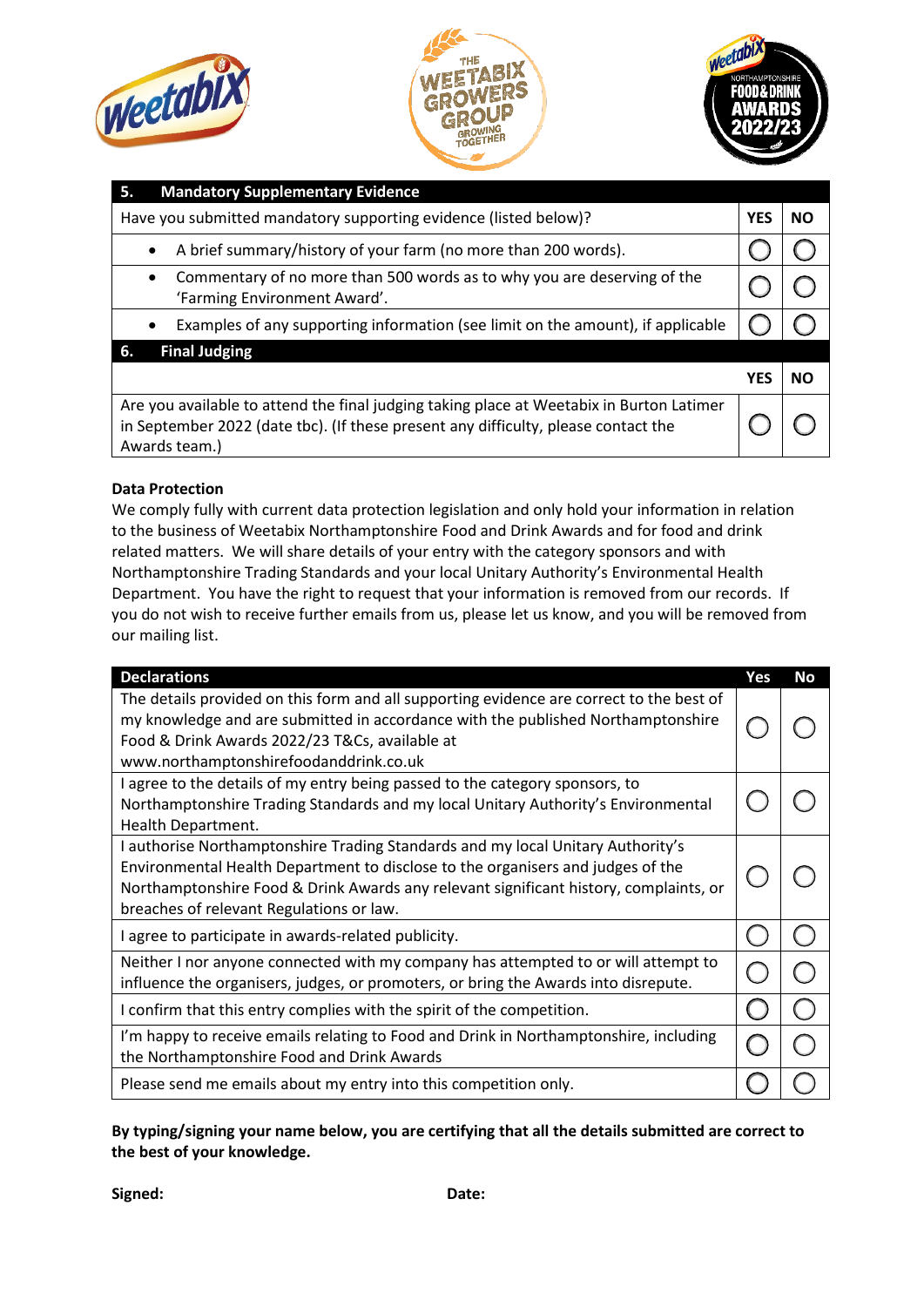





#### **Farming Innovation Award**

### **Register of Interest**

This category is open to all Protocol Growers who have supplied Weetabix with Wheat within the last two years. All participants will be verified by the organisers to ensure that they meet the terms and conditions, and with the spirit of the Awards. The organisers will use their best efforts to assist all participants to comply with the Terms and Conditions but cannot be held responsible if for any reason a participant has to be disqualified or rejected.

Details of participants will be passed to Northamptonshire Trading Standards Department and the relevant Unitary Authority Environmental Health Department to disclose to the organisers and judges any relevant significant history, complaints, or breaches of relevant Regulations or law. The organisers will determine what action to take as a result of any such disclosure.

### **Entry and shortlisting**

A panel of judges will be looking for farmers who have taken action or made changes over the last two years to reduce the environmental impact of growing wheat, through any or all of these measures:

- Carbon footprint reduction
- Promoted wildlife
- Regenerative agriculture

Entries will be assessed on the impact they have made as well as the initiative and commitment they have shown to make a real difference.

The panel will consider all entries and will select a shortlist of 3-5 finalists based on:-

- the quality of the 'Register of Interest' form, supporting material and details secured from any subsequent telephone conversation
- advice received from Northamptonshire Trading Standards Department and the relevant Unitary Authority's Environmental Health Department (if applicable)

Each entrant will then be advised whether they have been selected as a finalist.

#### **External panel**

Each finalist will then be invited to attend a final judging session (see key dates/times below) and present to an external panel of judges who will consider the results of that presentation and take into account the results of the shortlisting before selecting a winner and runner-up (or runners-up). The results will be announced at the Awards Dinner (see key dates) and all finalists will receive two free tickets to the event (per company).

#### **Publicity**

Please note, the details of those participants which were not successful in being shortlisted will not be made public; only the details of the 3-5 finalists (and their respective awards of Gold, Silver or Bronze) will be made public via our promotional material and via the Awards' website – [www.northamptonshirefoodanddrink.co.uk](http://www.northamptonshirefoodanddrink.co.uk/) You can also follow the Awards on Twitter and Instagram at @foodawardsHQ or on Facebook at @foodawards or on LinkedIn at @weetabixnfadawards